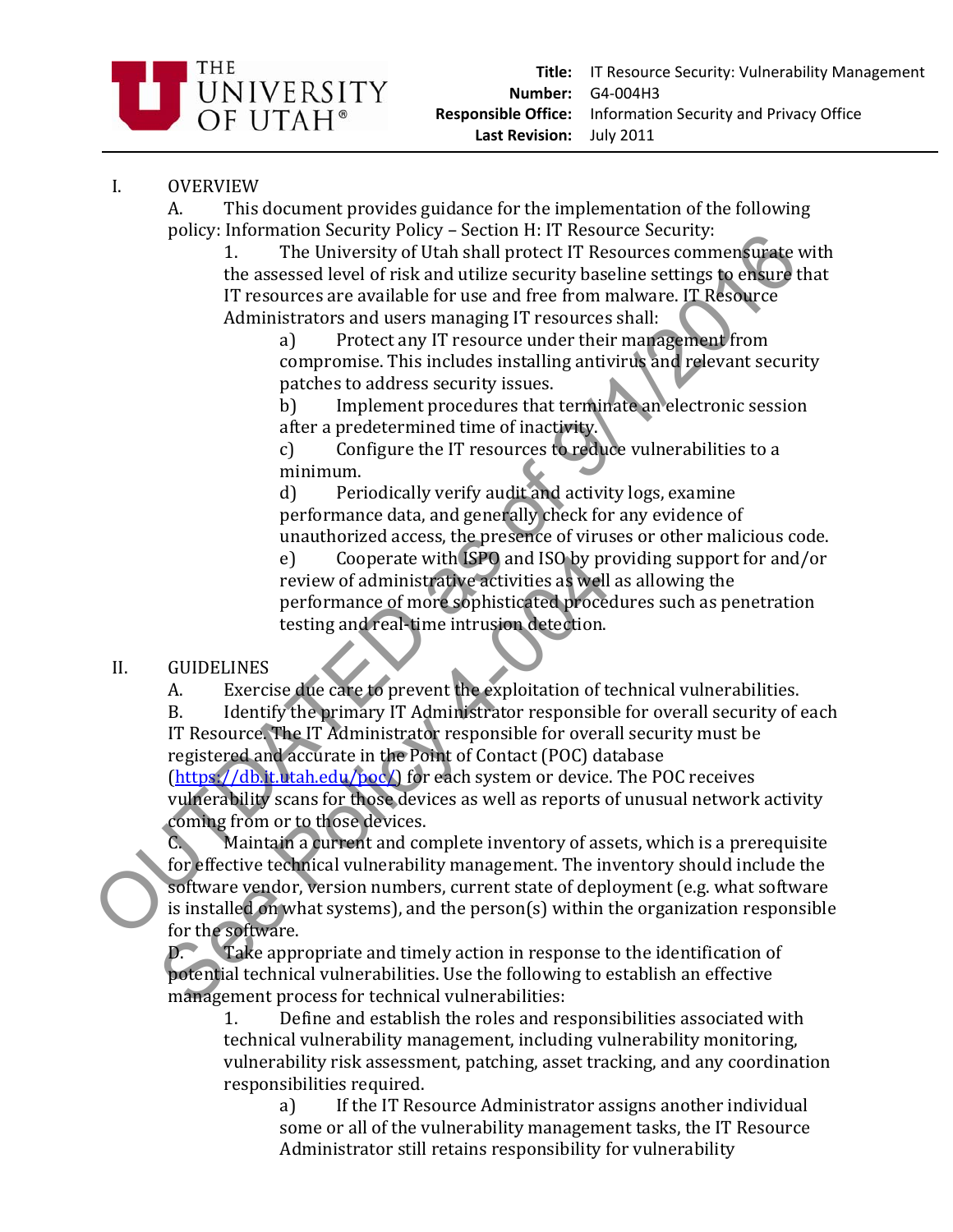management and must confirm that the required activities are taking place.

2. Review (at least weekly) technical bulletins and advisories to identify relevant technical vulnerabilities and to maintain awareness about them. Update information resources based on changes in the inventory, or when other new or useful resources are found.

3. Develop a reasonable timeline (30 days or less) to react to notifications of potentially relevant technical vulnerabilities.

4. Once a potential technical vulnerability has been identified, identify the associated risks and the actions to be taken. Such action could involve patching of vulnerable systems and/or applying other controls, depending on the nature of the vulnerability.

5. Depending on how urgently a technical vulnerability needs to be addressed, carry out any action following established change management procedures or by following information security incident response procedures.

6. If a patch is available, the risks associated with installing the patch should be assessed (the risks posed by the vulnerability should be compared with the risk of installing the patch). The decision to install the patch or not should be made within 30 days of the patch being made available or identification of the associated vulnerability. 4. Once a potential technical vulnerability has been identified releasing the associated risks and the actions to be taken. Such action could involve the matter of the vulnerability peeting of vulnerabile systems and/or ap

7. Test and evaluate patches before they are installed to ensure they are effective and do not result in side effects that cannot be tolerated; if no patch is available, consider other controls, such as

a) turning off services or capabilities related to the vulnerability;

b) adapting or adding access controls, e.g. firewalls, at network borders;

c) increased monitoring to detect or prevent actual attacks;

d) raising awareness of the vulnerability;

8. Keep a log for all procedures undertaken in relation to this guideline. 9. Routinely monitor and evaluate your technical vulnerability

management process to ensure its effectiveness and efficiency.

10. Address systems with the most risk, first.

11. Ensure that all system components and software are protected from known vulnerabilities by having the latest vendor-supplied security patches installed. Install critical security patches within one month of release.

a) Note: IT Resource Administrators may consider applying a risk‐based approach to prioritize their patch installations. For example, by prioritizing critical infrastructure (for example, public‐ facing devices and systems, databases) higher than less‐critical internal devices, to ensure high‐priority systems and devices are addressed within one month, and addressing less critical devices and systems within three months. Exerce and above the controls. Such as<br>
is available, consider other controls, such as<br>
a) turning off services or capabilities<br>
b) adapting or adding access controls,<br>
borders:<br>
c) there a log for all procedures undertake

12. Establish and document a process to identify and assign a risk ranking to newly discovered security vulnerabilities.

a) Notes: Risk rankings should be based on industry best practices. For example, criteria for ranking "High" risk vulnerabilities may include a CVSS base score of 4.0 or above, and/or a vendor‐